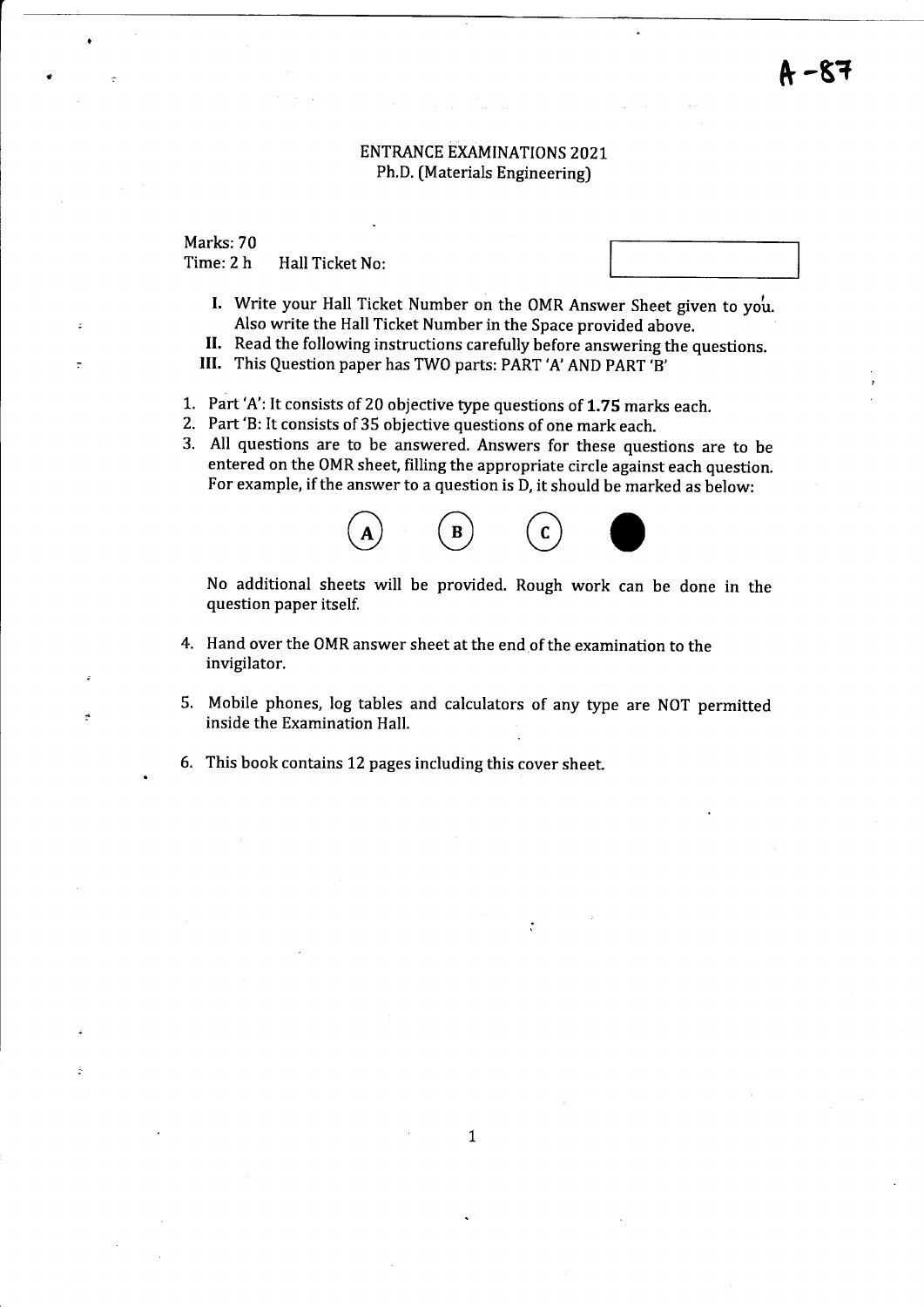### PART A

- 1. What is the resultant curve if a function  $f(x) = x^2$  is plotted with the domain consisting of all real numbers and the range consisting of all  $f(x)$ -values greater than or equal to zero?
	- A. straight line
	- B. circle
	- C. parabola
	- D. a horizontal asymptote
- What does the absolute value function represent?
	- A. Distance to the origin on a number line
	- B. Square of distance to the origin on a number line
	- C. Cube of distance to the origin on a number line
	- D. Square root of distance to the origin on a number line
- 3. Mass of a body scales in the
	- A. cubic form
	- B. square form
	- C. exponential form
	- D. circular form
- 4.  $\,$  The graph of the equation  $5x$  +  $2y$  = 40 intersects the X-axis at the point
	- A. [8,0)
	- B. (-8,0)
	- $C. (0, 8)$
	- D. (0,-B)
- Two circles of equal radius of 6 cm intersect each other. Each circle passes 5.through center of the other. In such a scenario, the length of the common chord is
	- A. 6cm
	- B. 72 cm
	- C. 18 cm
	- D. 3cm
- The kinetic energy of a body can be estimated by K. E. =  $1/2$  mv<sup>2</sup>. If the mass is changed to 105 gm from 100 gm and the velocity is changed to 30 cm2/s from  $40 \text{ cm}^2/\text{s}$ . The overall change in K. E (in SI units) is
	- A. 2000
	- B. 1575
	- c. <sup>425</sup>
	- D.  $0.$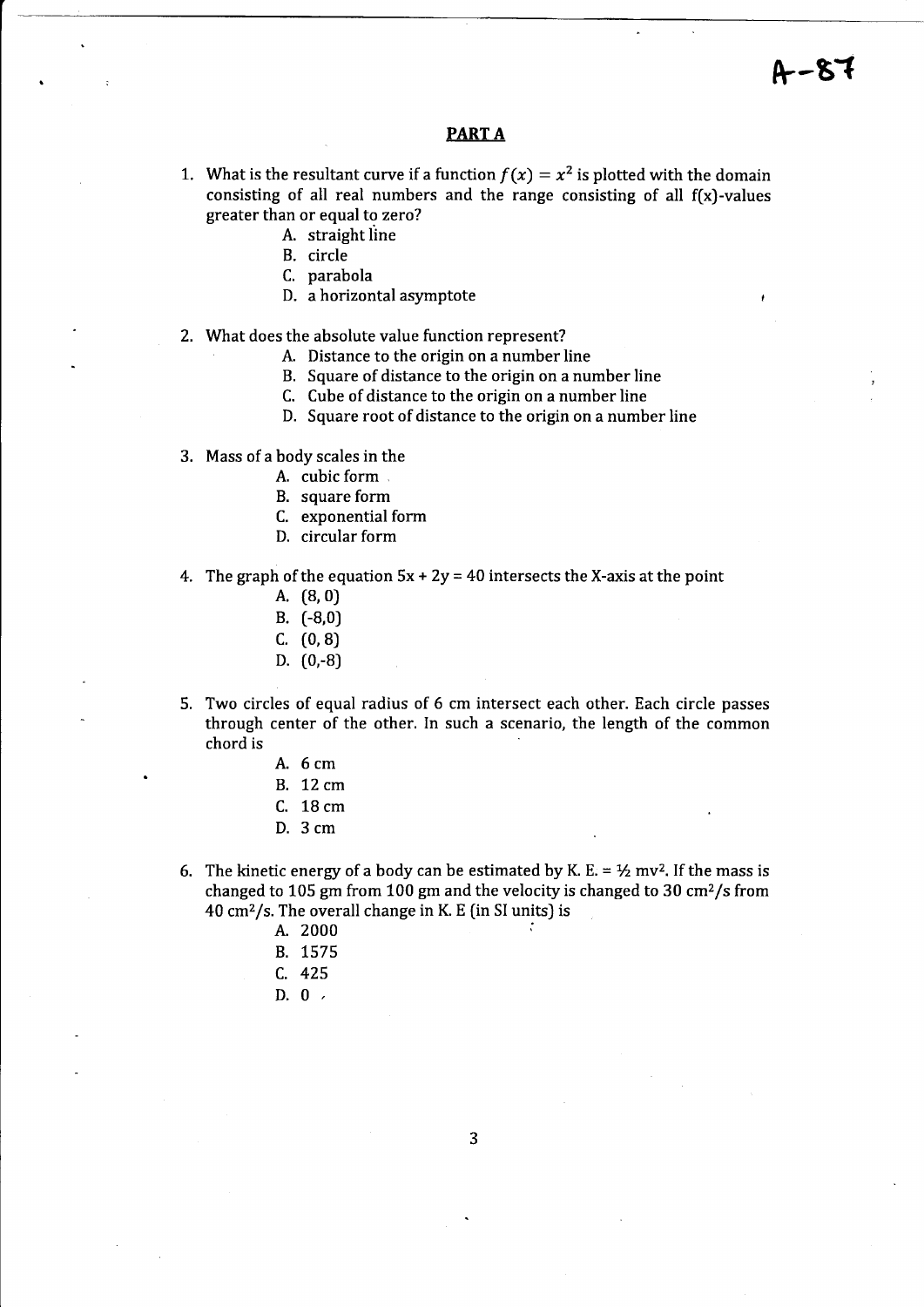- 7. A body falls from a height of 200 m. If gravitational attraction ceases after 2 s, further time taken by it to reach the ground is (Take  $g = 10$  ms<sup>-2</sup>)
	- A. 5s B. 9s C. 13s D. 17s
- A particle starts moving from rest with uniform acceleration. It travels <sup>a</sup> distance X in the first three seconds and a distance Y in next three seconds, then
	- A.  $Y = X$ B.  $Y=3X$ C.  $Y = 2X$ D,  $Y=4X$
- 9. A lift is moving down with a retardation of 5 ms-2. The percentage change in weight of person in the lift is  $(g = 10 \text{ ms}^{-2})$ 
	- A. 100 B. 25
	- c. <sup>50</sup>
	- D. 75
- 10,A body of mass 2 kg is thrown up vertically with a KE of 490 I. If the acceleration due to gravity is 9.8 ms<sup>-2</sup>, the height at which the KE of the body becomes half of the original value is
	- A. 50m
	- B. 25m
	- C. 12.5 m
	- D. 10m
- 11. If a force  $F$  is applied on a body and it moves with a velocity  $V$ , the power will be
	- A. FxV
	- B, F/V
	- C.  $F/V^2$
	- D.  $F \times V^2$

12. A bicycle tire in motion has

- A. linear motion only
- B. rotary motion only
- C. linear and rotary motion
- D. vibration motion only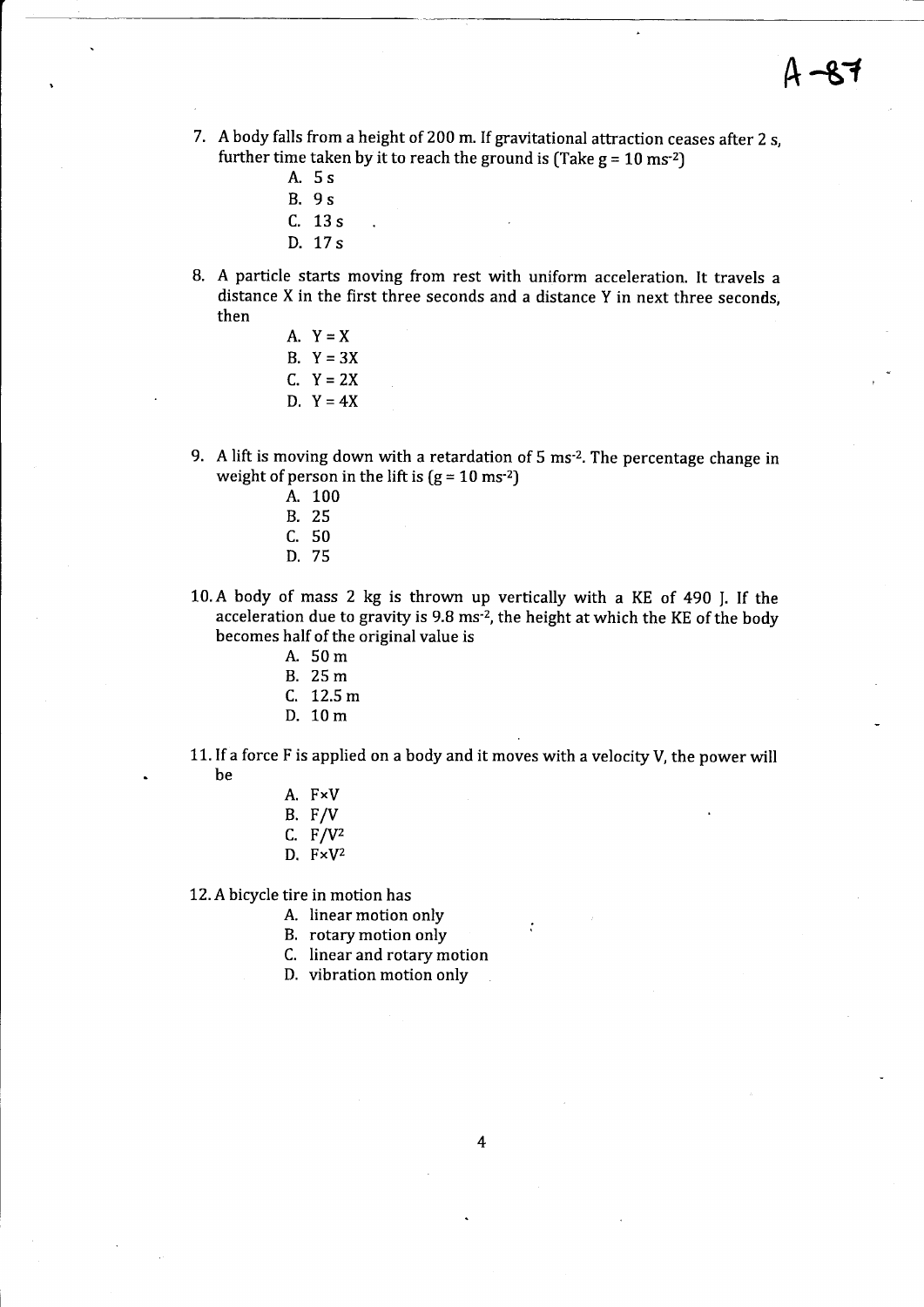- 13. If the radius of the earth shrinks by 1.5% [mass remaining same), then the value of acceleration due to gravity changes by
	- A. 1%
	- B. 2o/o
	- C. 3o/o
	- D. 4%
- 14. A box contains 25 parts of which 10 are defective. Two parts are being drawn simultaneously in a random manner from the box. The probability of both the parts being good is

|    | A. 7/20 |
|----|---------|
| В. | 42/125  |
| C. | 25/29   |
| D. | 5/9     |

- 15.If two fair coins are flipped and at least one of the outcomes is known to be a head, what is the probability that both outcomes are heads?
	- A. 1/3 B. 1/4 c. 1/2 D. 2/3
- 16.In an examination a student scores 4 marks for every correct answer and loses 1 mark for every wrong answer. If the student attempts 60 questions in all and secures 130 marks, the number of questions attempt correctly is
	- A. 35 B. 38 c. <sup>40</sup>
	- D. 42
- 17. The average temperature of a town in the first four days of a month was 58 degrees, The average for the second, third, fourth and fifth days was 60 degrees. If the temperatures of the first and fifth days were in the ratio 7:8, then what was the temperature on the fifth day?
	- A. 64degrees
	- B. 62 degrees
	- C. 56 degrees
	- D. 50 degrees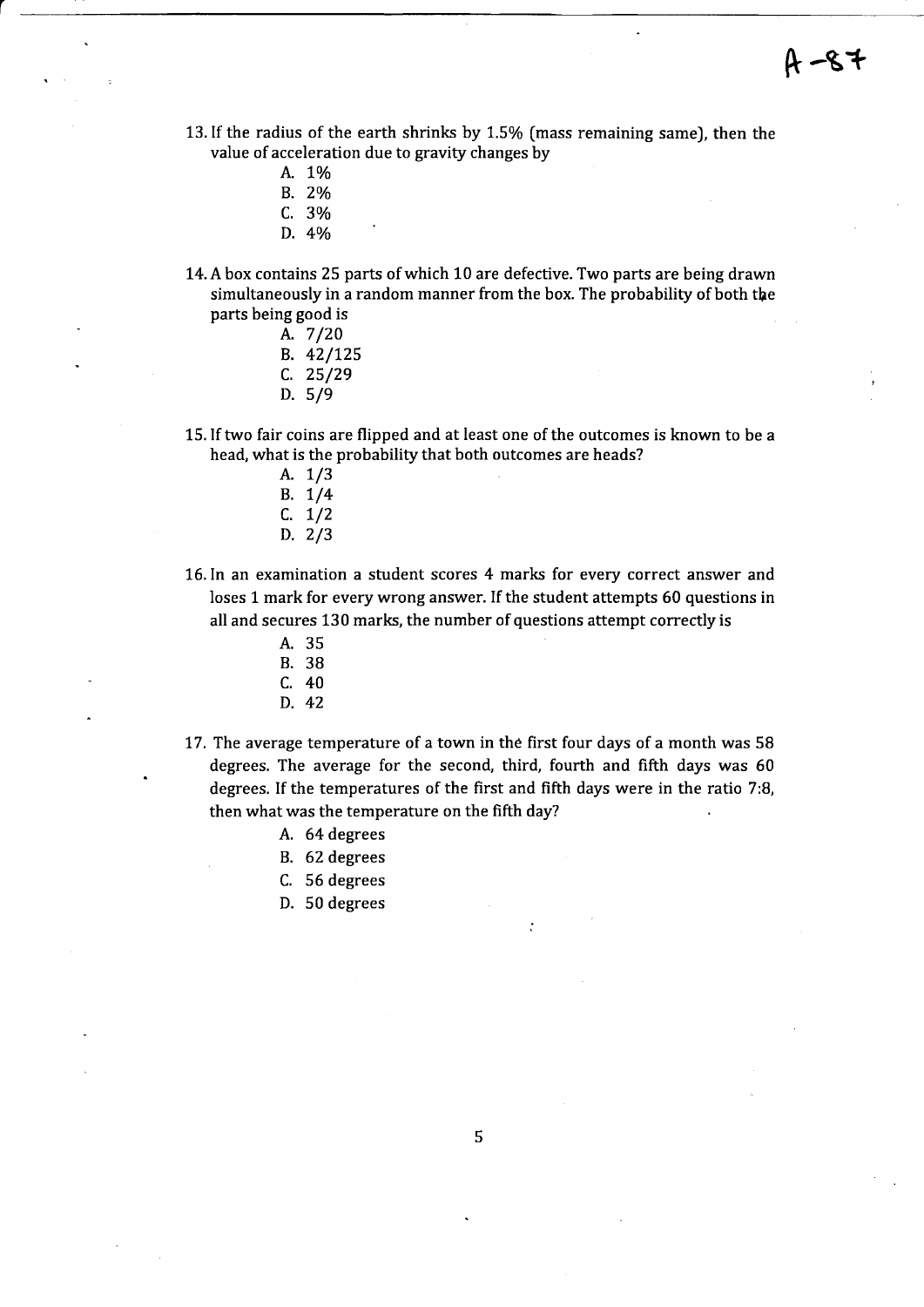18. The ratio of the areas of the inner circle and the circumcircle of a square as shown in the given figure is



A. 3:1

B. 1:2

 $C. 3:5$ 

D. 1:3

19. Find the solution of the ordinary differential equation,  $\frac{dy}{dx} = x^2$ . It is known that at  $x = 1$ ,  $y = 0$ .

A. 
$$
y = \frac{(x^3 - 1)}{3}
$$
  
\nB.  $y = \frac{(x^3 + 1)}{3}$   
\nC.  $y = x^3 + \frac{1}{3}$   
\nD.  $y = x^3 - \frac{1}{3}$ 

20. The eigenvalues of the matrix  $A = \begin{bmatrix} 1 & 2 \\ 3 & 2 \end{bmatrix}$  are

- A. 4, -1 B.  $8, -2$
- $C. 5, -5$
- D.  $-4, 3$

 $\ddot{\cdot}$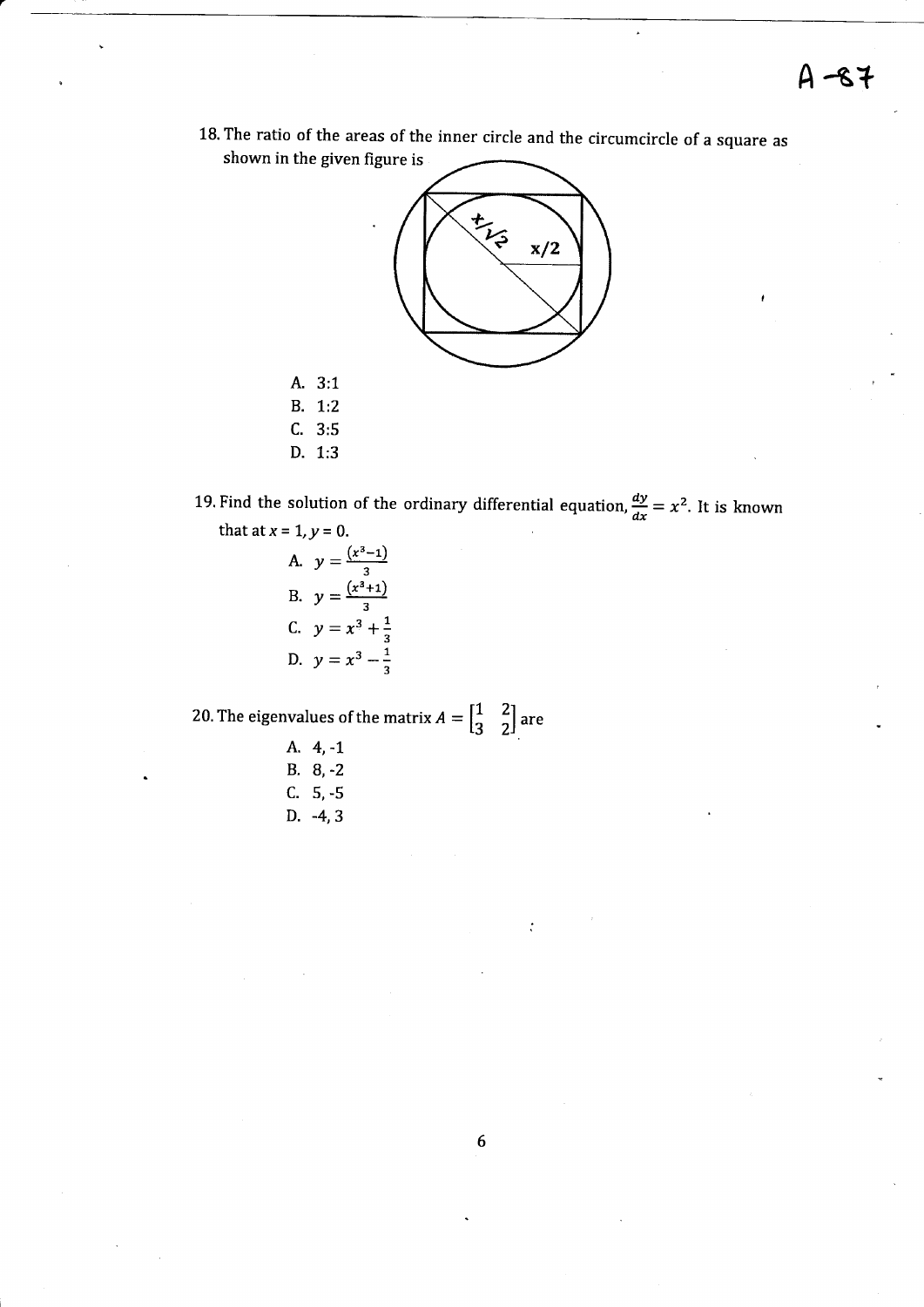#### PART B

21. In an irreversible process, the total entropy change is

- A. negative
- B. positive
- C, constant
- D. zero

22. Which of the following is involved in a Carnot's cycle?

- A. At least one isothermal step
- B. At least one isobaric step
- C. At least one isochoric step
- D. Only one adiabatic step
- 23. ln a crystalline solid, which of the following diffusion paths will have the highest activation energy?
	- A. Surface diffusion
	- B. Grain boundary diffusion
	- C. Lattice diffusion
	- D. Dislocation pipe diffusion
- 24.For a FCC structure element with a cell edge "a", the distance between the centers of two neighboring tetrahedral voids in the lattice is
	- A.  $\frac{3}{2}$  a B.  $\bar{a}$ C.  $\frac{1}{2}$  a D.  $\sqrt{2}$  a
- 25. The relation between Young's modulus (E), bulk modulus (K) and modulus of rigidity [q) is expressed as

A. 
$$
\frac{9}{Y} = \frac{1}{K} + \frac{3}{\eta}
$$
  
\nB.  $\frac{9}{K} = \frac{1}{Y} + \frac{3}{\eta}$   
\nC.  $\frac{9}{\eta} = \frac{1}{K} + \frac{3}{Y}$   
\nD.  $\frac{9}{\eta} = \frac{1}{Y} + \frac{3}{K}$ 

- 26. The relationship between group velocity ( $v_p$ ), angular frequency ( $\omega$ ) and wave number is expressed as
	- A.  $v_p = \frac{k}{a}$ B.  $v_p=\frac{\omega}{k}$ C.  $v_p = \kappa \omega$ D.  $v_p = \sqrt{k \omega}$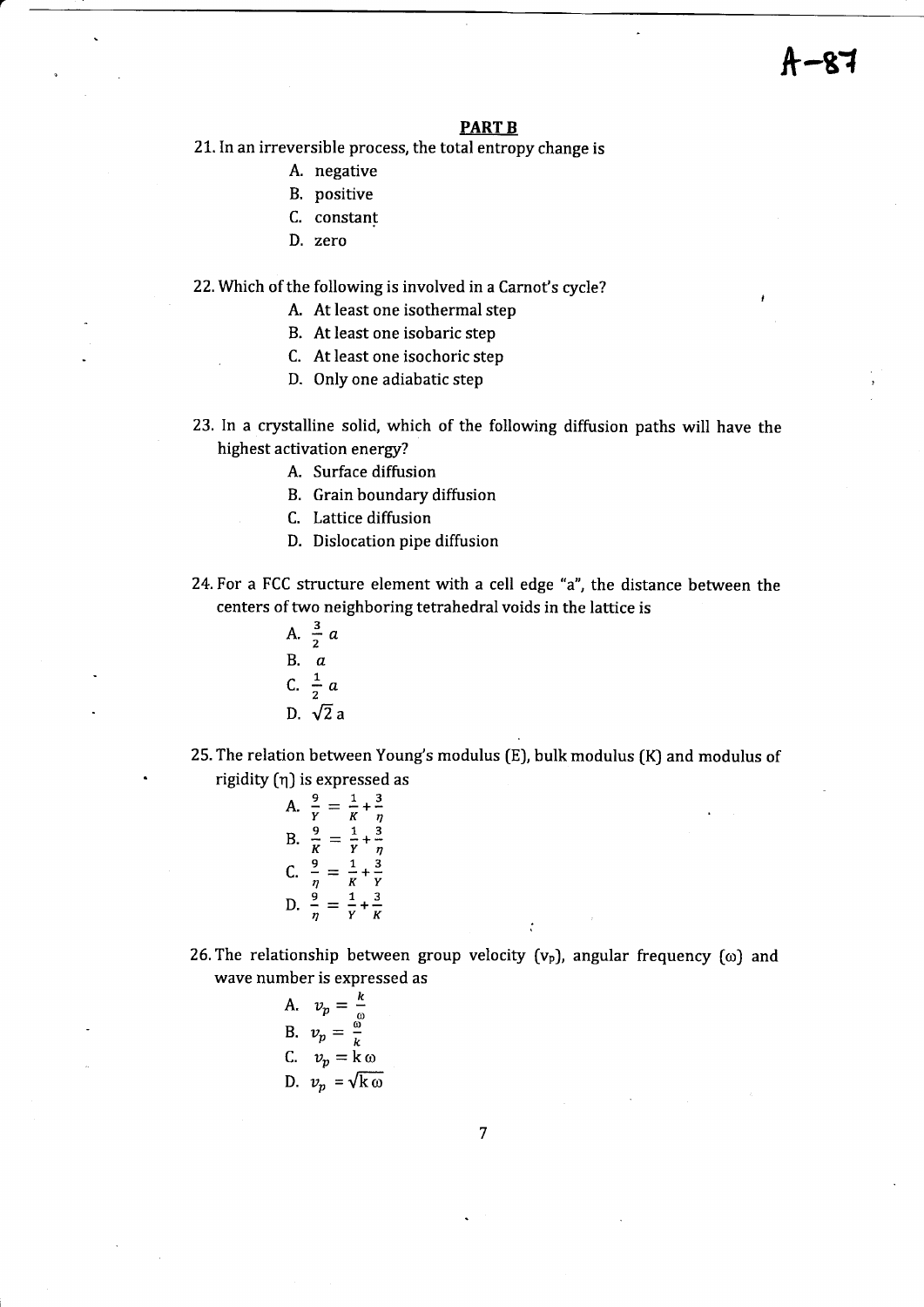#### 27. Which of the following is NOT correct?

- A. Dislocations are thermodynamically unstable defects
- B. Dislocations can move inside a crystal under the action of an applied stress
- C. Screw dislocations can change the slip plane without climb
- D. Burger's vector. of an edge dislocation is parallel to the dislocation line
- 28. Which one of the following metals is commonly alloyed with iron to improve its corrosion resistance?
	- A. Co
	- B. Cr
	- c. Ni
	- D. Ti

29. The number of slip systems in a metal with FCC crystal structure is

- 4.4
- 8.6
- c.B
- D. 12

30, Upon recrystallization of a cold worked metal, it's

- A. strength increases and ductility decreases
- B. strength decreases but ductility increases

C. both strength and ductility increase

D. both strength and ductility decrease

31. Which of the following types of corrosion is autocatalytic in nature?

- A. Stress corrosion cracking
- B. Fatigue corrosion
- C. Pitting corrosion
- D. H embrittlement corrosion

32. The magnitude of stresses necessary for metal forming is

- A. higher than the yield strength of the metal
- B. lower then the yield strength of the metal
- C. does not depend on the yield strength of the metal
- D. equal to the yield strength of the metal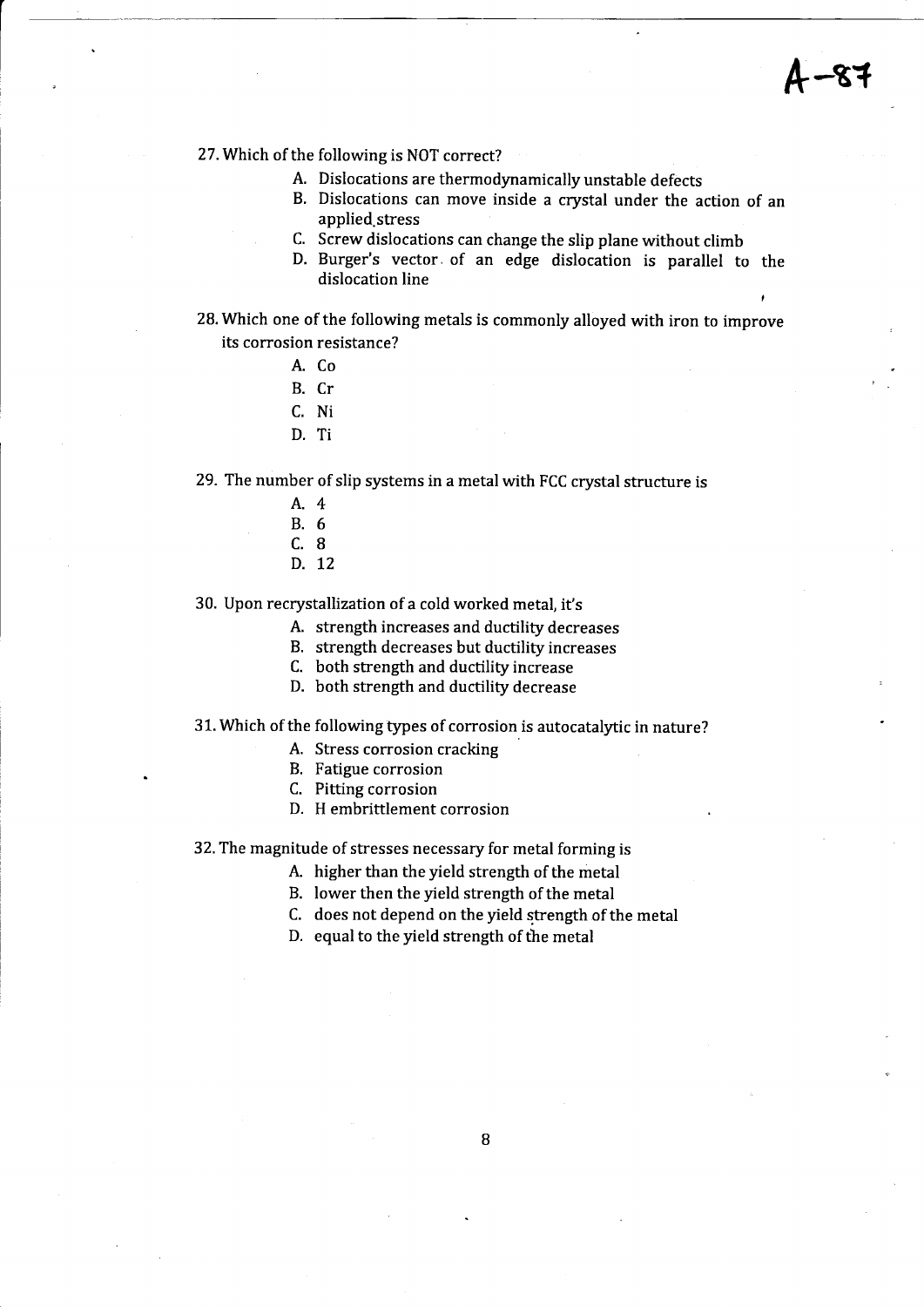33. The warm working temperature range of the metal is

- A. in between recrystallization and room temperature
- B. in between transformation and room temperature
- C. in between melting and transformation temperature
- D. in between melting and recrystallization temperature

34. Core of the earth is made up of

- A. Iron- Nickel alloy
- B. Iron alloy
- C. Nickel alloy
- D. Meteorites

35. The resolution of an image is limited by the of the radiation used to generate the image

- A. wavelength
- B. intensity
- C. frequency
- D. diffraction

#### 36. Which of the following is applicable in the case of rusting of iron?

- A. Third law of thermodynamics
- B. Second law of thermodynamics
- C. First law of thermodynamics
- D. Zeroth law of thermodynamics

37. Which of the following materials exhibits a very good creep resistance?

- A. Nanocrystalline
- B. Single crystalline
- C. Microcrystalline
- D. Directionally solidified
- 38. Which optical property of liquid crystals is exploited in Liquid Crystal Displays?
	- A. Reflection
	- B. Polarization
	- C, Refraction
	- D. Dispersion

39. Which of the following statement is correct?

A. All piezoelectrics are ferroelectrics

- B. All piezoelectrics are pyroelectrics
- C. All ferroelectrics are piezoelectrics
- D. All pyroelectrics are ferroelectrics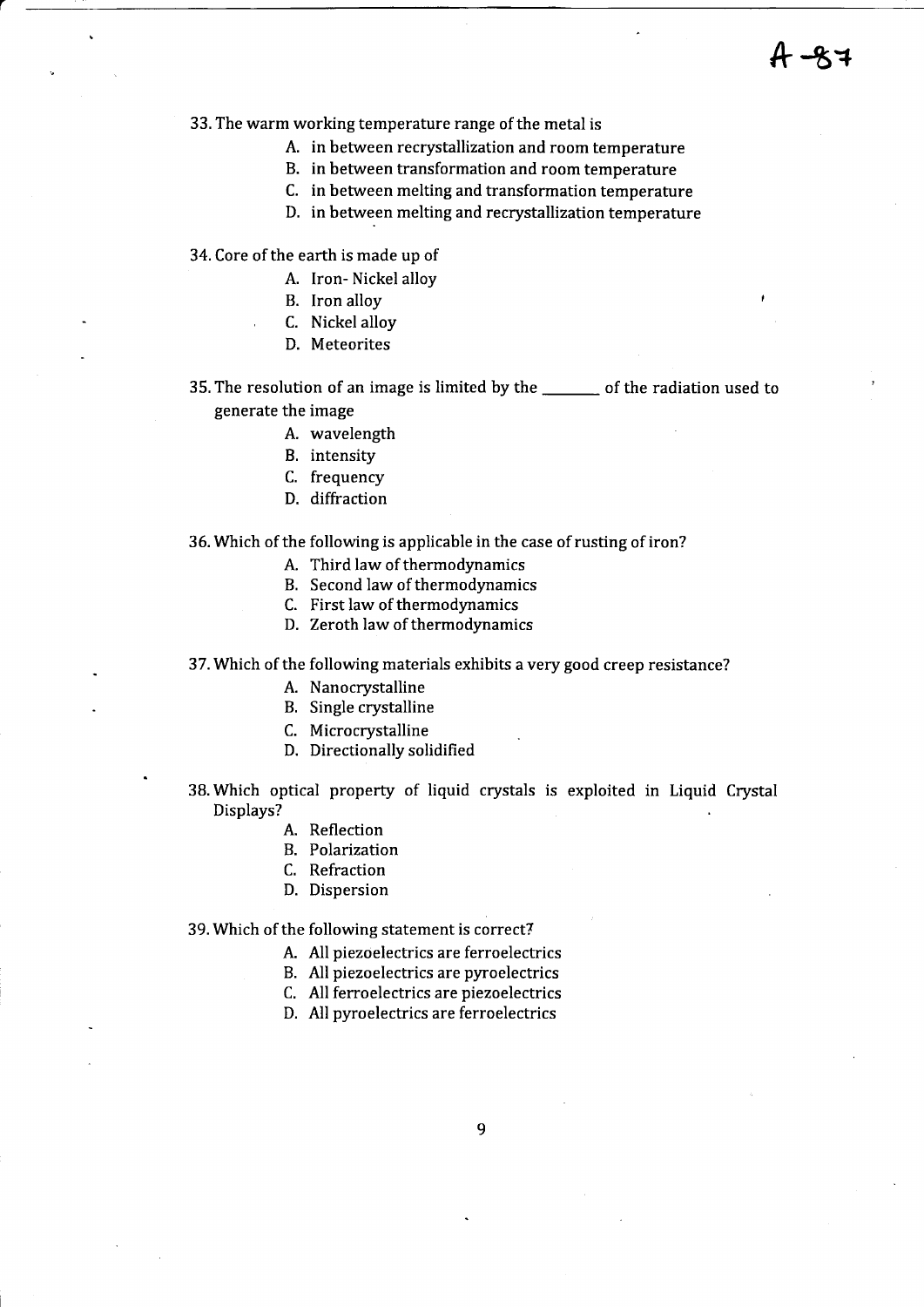- 40. Solid state sintering of covalently bonded SiC or Si3N4 results in coarsening rather than densifying because they have<br>A. relatively high vapor pressure in the sintering conditions
	-
	- B. relatively low vapor pressure in the sintering conditions C. low diffusion coefficients
	-
	- D. lowsurface energies
- 41. Grain boundary sensitization of stainless steel cannot be controlled by
	- A. reducing the carbon content
	- B. addition of Ti or Nb
	- C. controlling the cooling rate
	- D. cathodic protection
- 42. which one of the following furnaces is generally used for steel making?
	- A. Cupola
	- B. Blast furnace
	- C. Rotary Kiln furnace
	- D. LD Furnace

## 43. Leaching with a cyanide is adapted for the extraction of

- A. Silver
- B. Magnesium
- C. Copper
- D. Sodium
- 44. The X Ray Diffraction pattern of nickel powder (FCC) should show the starting four peaks due to which of the following (hkl) planes?
	- A. (100), (110), (111), (200)
	- B. (111), (200), (220), (311)
	- C. (111), (220), (311), (400)
	- D. (110), (200), (211), (220)
- 45. Which of the following Pilling-Bedworth ratios is ideal for the formation of <sup>a</sup> protective oxide film?
	- A. 0.45
	- B. 1.16
	- $C. 3.40$
	- D. 2.61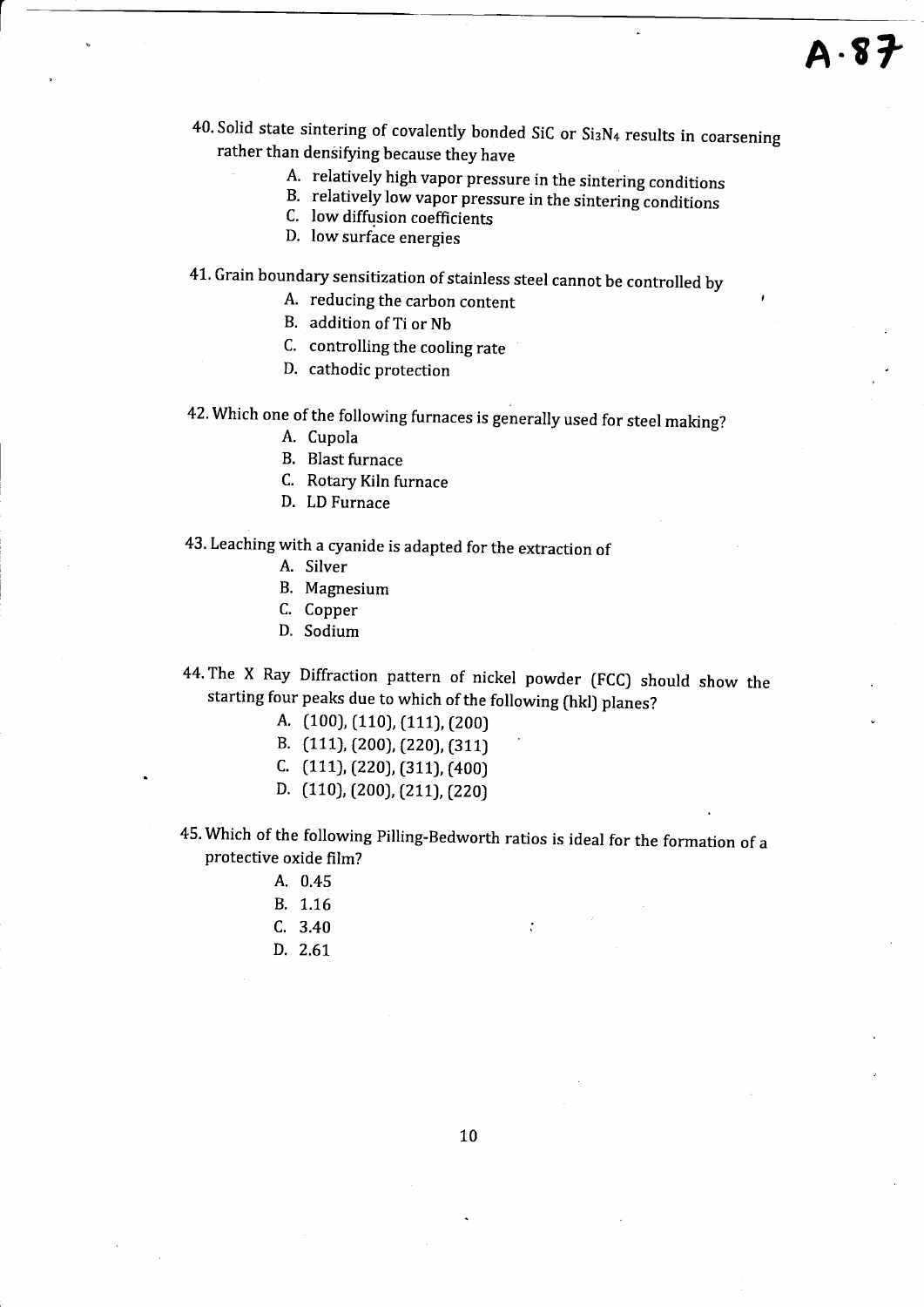46. In a polycrystalline material, if  $d$  is the average grain diameter, the dependence of flow stress on d is,

A. 
$$
\sigma_f = \sigma_0 + k \overline{d}^{\frac{-1}{2}}
$$
  
\nB.  $\sigma_f = \sigma_0 + k \overline{d}^{\frac{-3}{2}}$   
\nC.  $\sigma_f = \sigma_0 + k \overline{d}^{\frac{3}{2}}$   
\nD.  $\sigma_f = \sigma_0 + k \overline{d}^{\frac{1}{2}}$ 

47. Which of the following represents ferrimagnetism?

|    |  |  |  |  |  |  | \\\\\~\/\ |
|----|--|--|--|--|--|--|-----------|
| B. |  |  |  |  |  |  |           |
| C. |  |  |  |  |  |  |           |
|    |  |  |  |  |  |  |           |

- 48. A tensile stress is applied along the long axis of a cylindrical rod that has a diameter of 10 mm. As a result, a reduction in diameter of 2.5  $\times$  10<sup>-3</sup> mm is observed. If the Poisson ratio for the material is 0.25, the strain along the long axis is
	- A.  $-10^{-4}$
	- B. 10-3
	- $C. -10^{-3}$
	- D.  $1.25 \times 10^{-4}$
- 49. The degradation behaviour of a polymeric material as a response to temperature can be characterized by
	- A. transmission electron microscopy
	- B. thermogravimetric analysis
	- C. temperature dependent Fourier transform infrared spectroscopy
	- D. scanning electron microscopy

50. At 0 K, the probability of finding an electron at an energy level, E, is one,

A. only if  $E$  is equal to Fermi energy

- B. if  $E$  is less than or equal to Fermi energy
- C. if  $E$  is greater than Fermi energy
- D. if  $E$  is greater than or equal to Fermi energy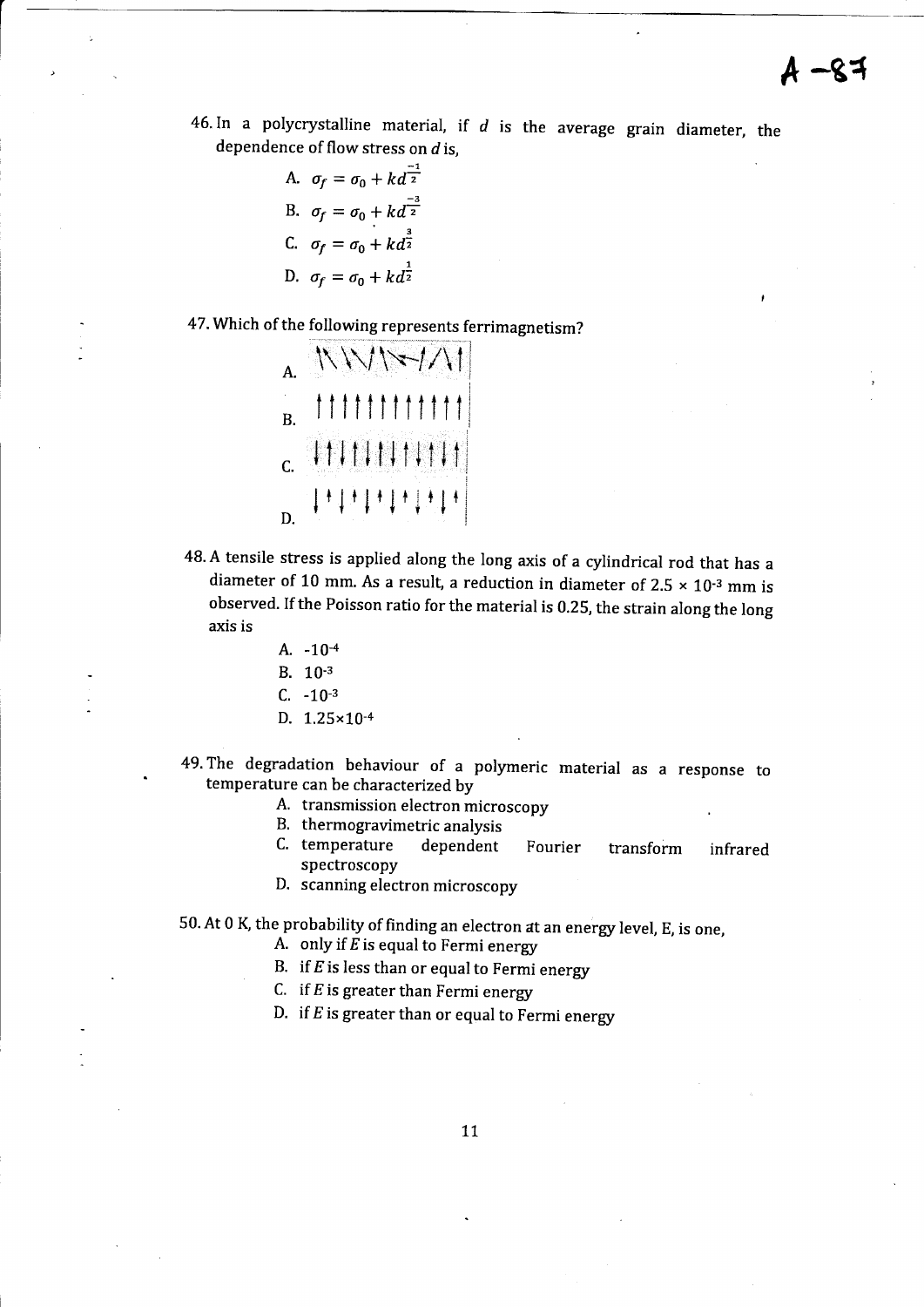t

- 51. The number of degrees of freedom available to a two-component system at the eutectic point fat atmospheric pressure) is
	- A.0
	- B. <sup>1</sup>
	- c.2
	- D. -1

52. The reaction, Liquid<sub>1</sub>  $\rightarrow$  Liquid<sub>2</sub> + Solid<sub>1</sub> is a

- A. eutectic reaction
- B. monotectic reaction
- C. eutectoid reaction
- D. non-existent reaction
- 53. As a precipitate grows, the precipitate-matrix interface
	- A. is likely to change from coherent to incoherent at a critical size
	- B. is likely to change from incoherent to coherent at a critical size
	- C. will never change its character
	- D. is likely to change from coherent to incoherent in some systems and incoherent to coherent in other systems
- 54. A steel sample and an epoxy sample have Young's Moduli equal to 200 GPa and 10 GPa, respectively. If they are both stretched to 0.1% strain, then the stress in steel and epory sample is
	- A.  $2 \times 10^5$  GPa and 104 GPa, respectively
	- B. 20 GPa and 1 GPa, respectively
	- C. 0.2 GPa and 0.01 GPa, respectively
	- D. equal in both but cannot be calculated from the data given

 $\ddot{\cdot}$ 

- 55. Which of the following is a position of an octahedral void in FCC?
	- A. 0, 0, 1/2
	- B.  $0, \frac{1}{4}$ , 0
	- C.  $\frac{1}{4}$ ,  $\frac{1}{4}$ ,  $\frac{1}{4}$
	- D.  $1, \frac{1}{4}, \frac{3}{4}$